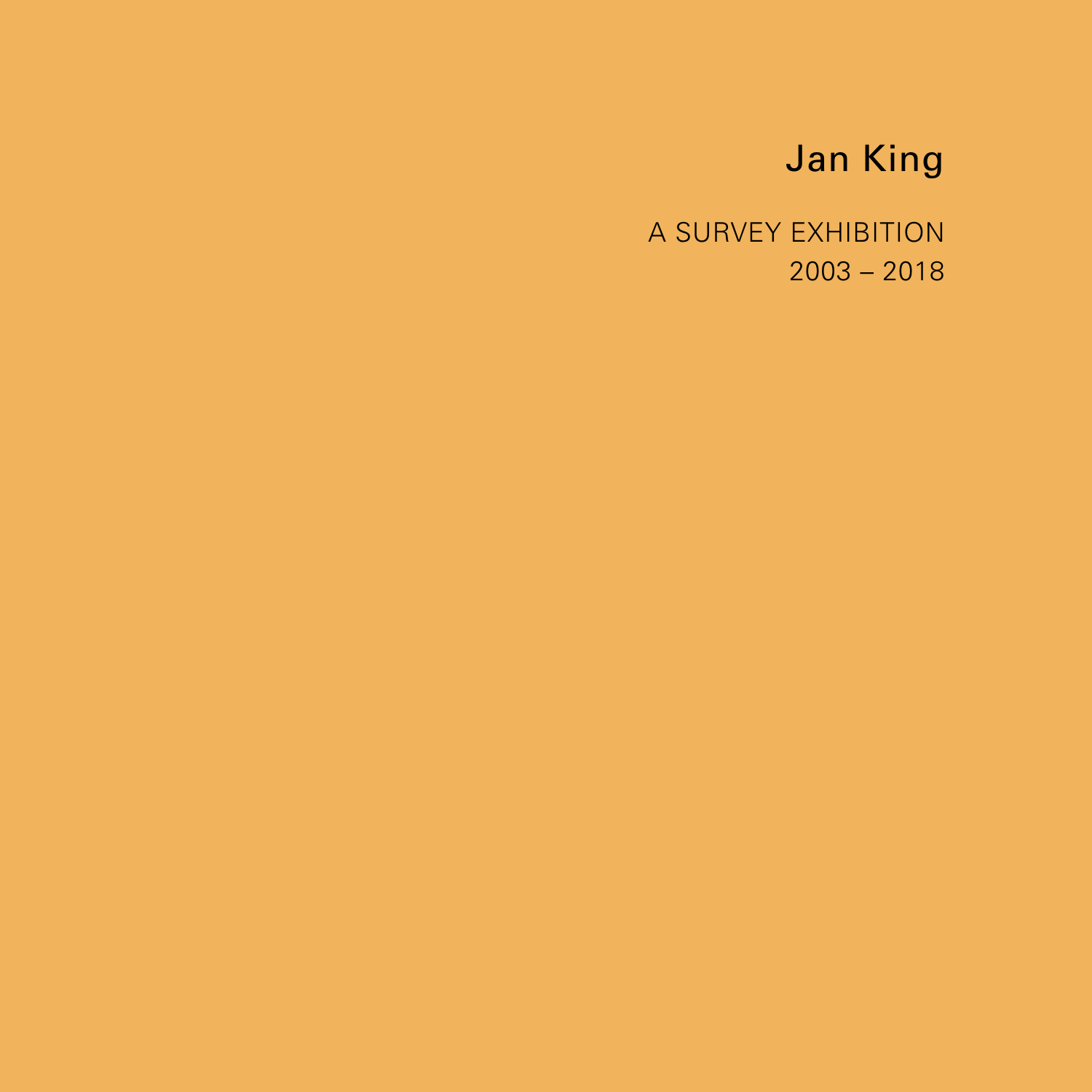# Jan King

A SURVEY EXHIBITION 2003 – 2018

Defiance Gallery at Mary Place 12 Mary Place, Paddington

## 4 July – 26 July 2018

 Defiance Gallery 47 Enmore Road, Newtown

## 27 June – 26 July 2018

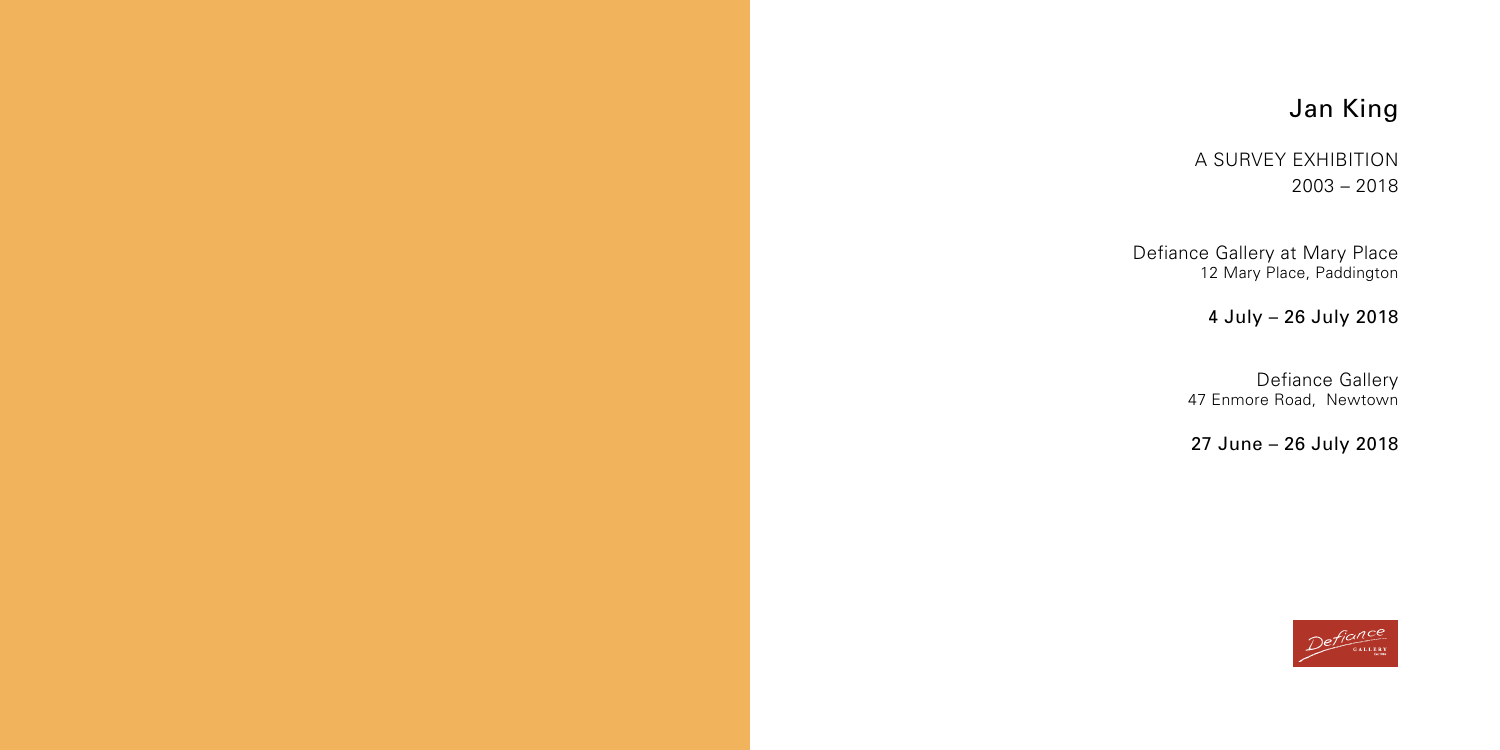Jan King is doing something truly subversive in contemporary sculpture. She is not making spectacular coloured artefacts in fibreglass, 3D printings or monumental pieces of kitsch. Her works don't fire laser beams or boast a full repertoire of gags and gimmicks. For more than 30 years she has been making sculptures from steel, by herself, in the studio. The great advantage of such pieces is that they are low maintenance and don't need to be plugged into a power point. The disadvantage is that they invite quiet, calm contemplation – and who has time for such luxuries nowadays?

It's far too easy today to be dismissive of sculptors who persist in working with hard, intractable materials such as steel and stone. Contemporary culture rewards those who sculpt with ideas, employing assistants to do the manual labour.

This puts King at a disadvantage. Not only does she work with metal, she sees the content or meaning of a work as inseparable from its form. A piece will emerge organically under the guiding force of the artist's hand and eye, drawing on memories and observations. The result of such efforts is a body of work with a distinctive sensibility. King doesn't aim for a likeness, but a feeling. During the 16 years covered by this survey she has produced the most evocative works of her career.

Many of King's sculptures conjure a sense of place. Some of the smaller pieces resemble tabletop landscapes, with the sweeping arch in 'Bintubi' suggesting the paradox of a steel rainbow: an ephemeral moment of beauty captured for all time, albeit in a fossilised form.

In her large, vertical, freestanding sculptures one recognises the unruly forms of gum trees, their limbs and trunks draped with vines. It's not a snapshot of the forest but an abstract distillation of the life force that makes plants grow according to their own mysterious logic. This creative impulse is anti-monumental in the best sense. King's sculptures don't embody grand rhetorical ideas or memorialise great deeds,

they celebrate life in all its variety.

It's hardly surprising that most sculptors in metal have been men, but King has shown that such sculpture requires more than brute force. Her works have a lyrical dimension that sets them apart from the aggressively masculine efforts of many of her peers. They are dancers not warriors. Thin bands of metal weave graceful arabesques in space, twists of steel unfurl like plants reaching for the sun.

Few sculptors have a more precise understanding of how a piece touches the ground, striving to deceive gravity rather than declare it an enemy. As there are accomplished portraitists who can't paint feet so there are renowned sculptors that build their compositions on dense, lumpen bases. King does the opposite, imparting an air of lightness to pieces such as 'Ondinea' and 'Carica'. Many of her works feel like drawings in metal, with brisk lines connecting planes that never quite resolve themselves into geometrical perfection.

That same sense of lightness is apparent in King's wall reliefs that abandon the base altogether, perhaps aspiring to the condition of paintings. They may have sacrificed the third dimension but these works still invite us to look into them, as if they were windows onto an imaginary landscape.

When King places a slab of slate in the midst of a metal armature she introduces a different tactile quality. We feel the mass of this element – its hardness and brittleness, its geological origins. The steel becomes a framing device for the stone, a cultural construct declaring a relationship with a small piece of nature. It's almost a definition of art itself: a new object made in emulation of - or competition with - the natural world. That ceaseless dialogue unfolds in King's work with an almost effortless grace.

John McDonald 2018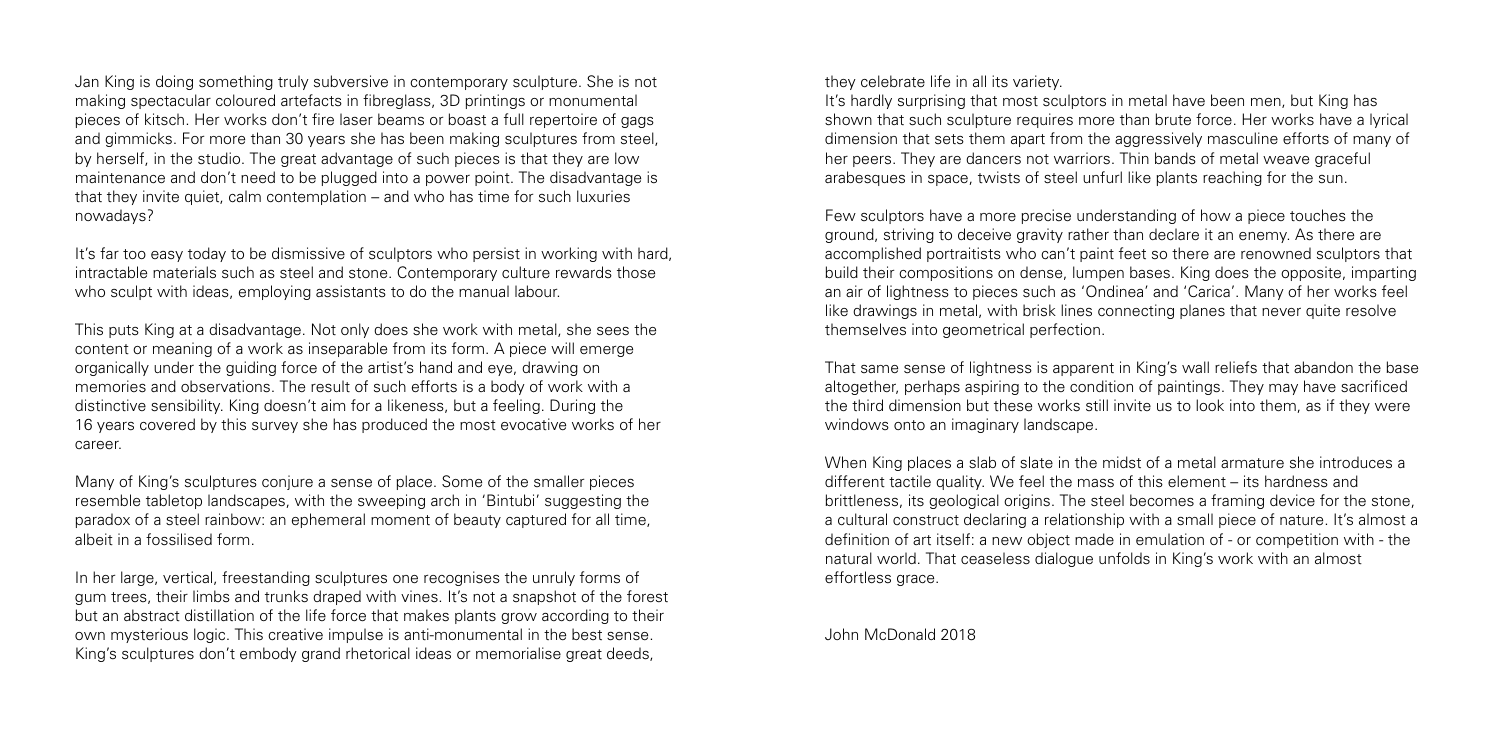

'Monastery' 2006, steel painted, 198 x 110 x 70 cm

'Making sculpture is creating form from the formless - exploiting the intrinsic nature of the material to create a unique experience. Compare this to music where each performance has a particular quality depending on the interpretation of the conductor and the sound of instruments. Every sculpture is a new experience, so I approach each one differently. The trick is to make the material express the individual character of each work. As with music, it is the combination of intention and material'

Jan King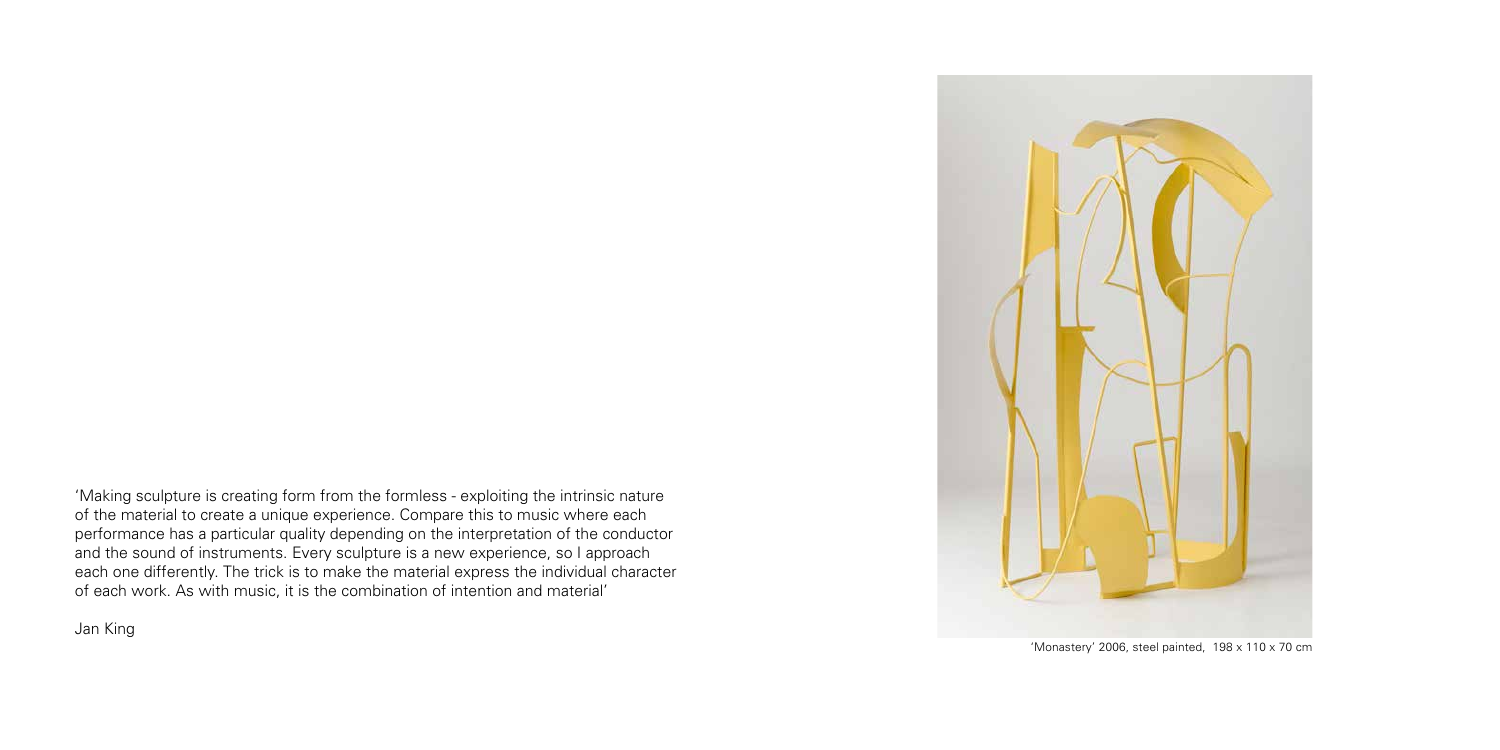

'Ondinea' 2018, steel painted, 187 x 78 x 48cm 'Carillon' 2015, steel painted, 169 x 68 x 75cm

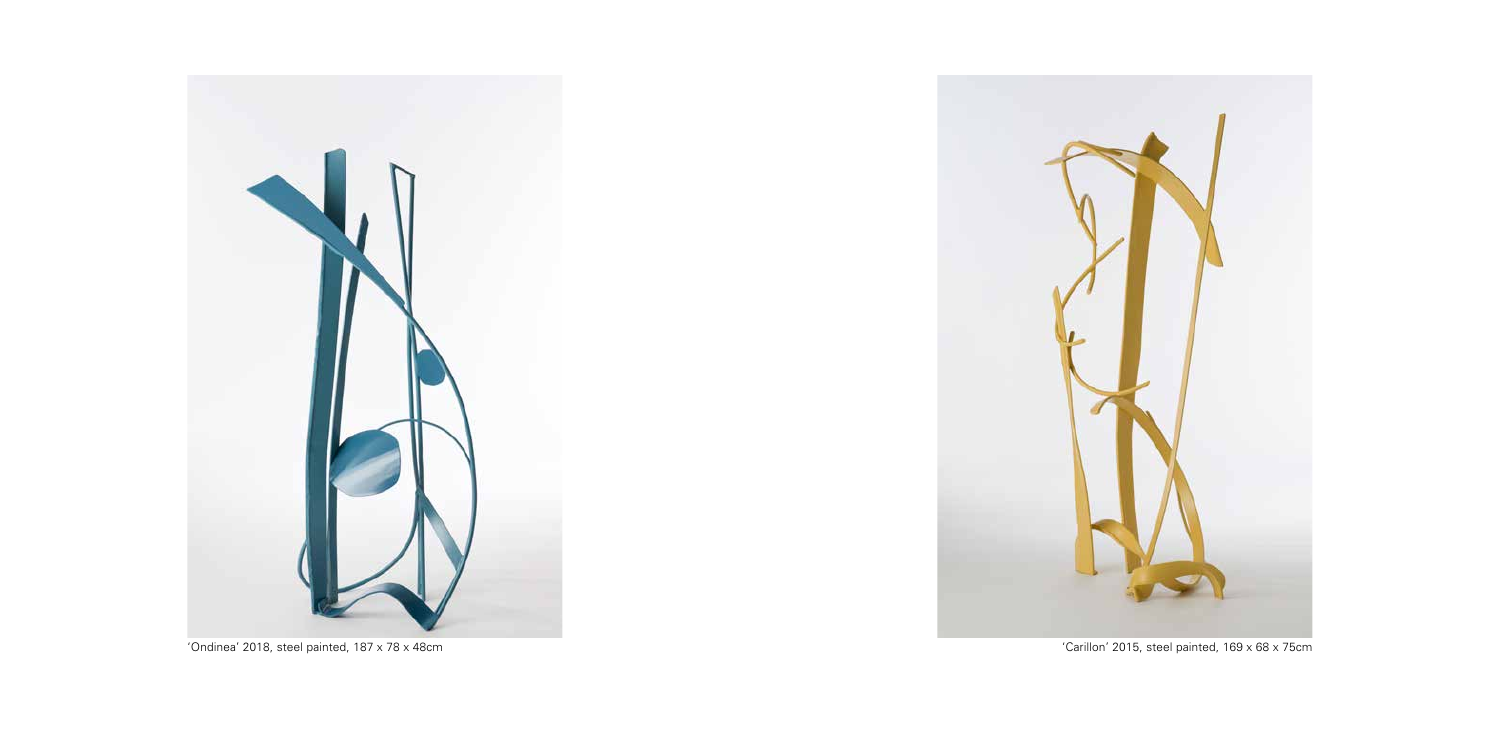



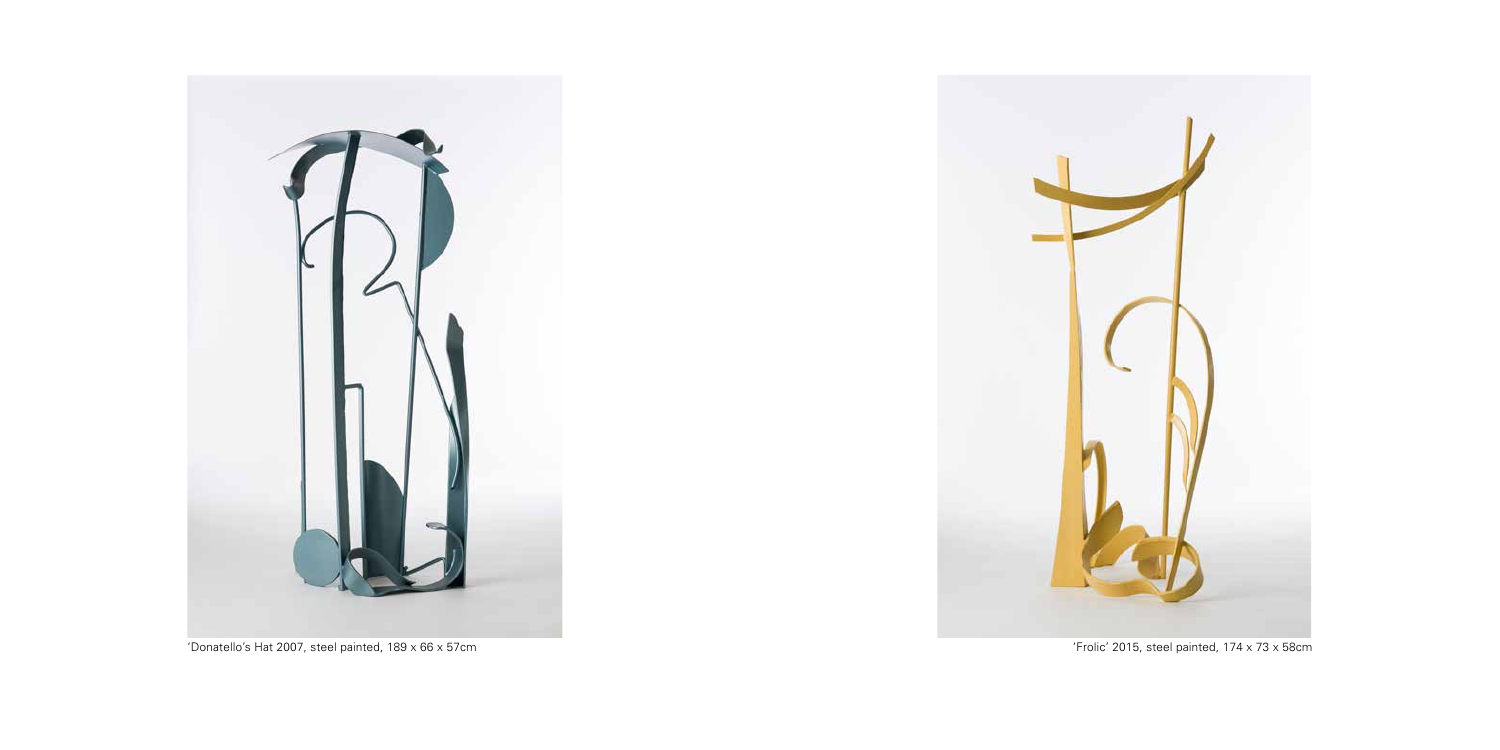



'Carica' 2018, steel painted, 153 x 53 x 46cm 'Abyssinia' 2009, steel and slate, 189 x 104 x 73cm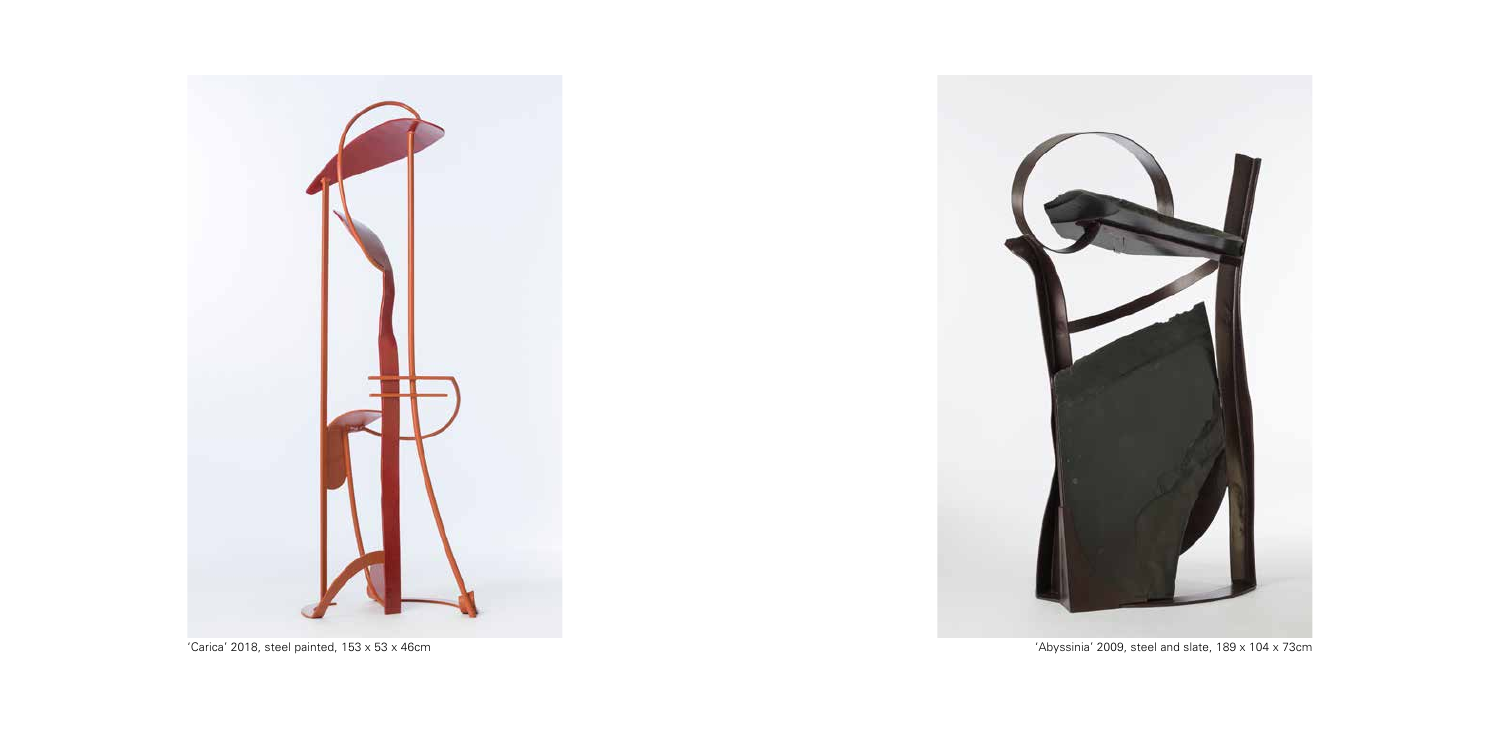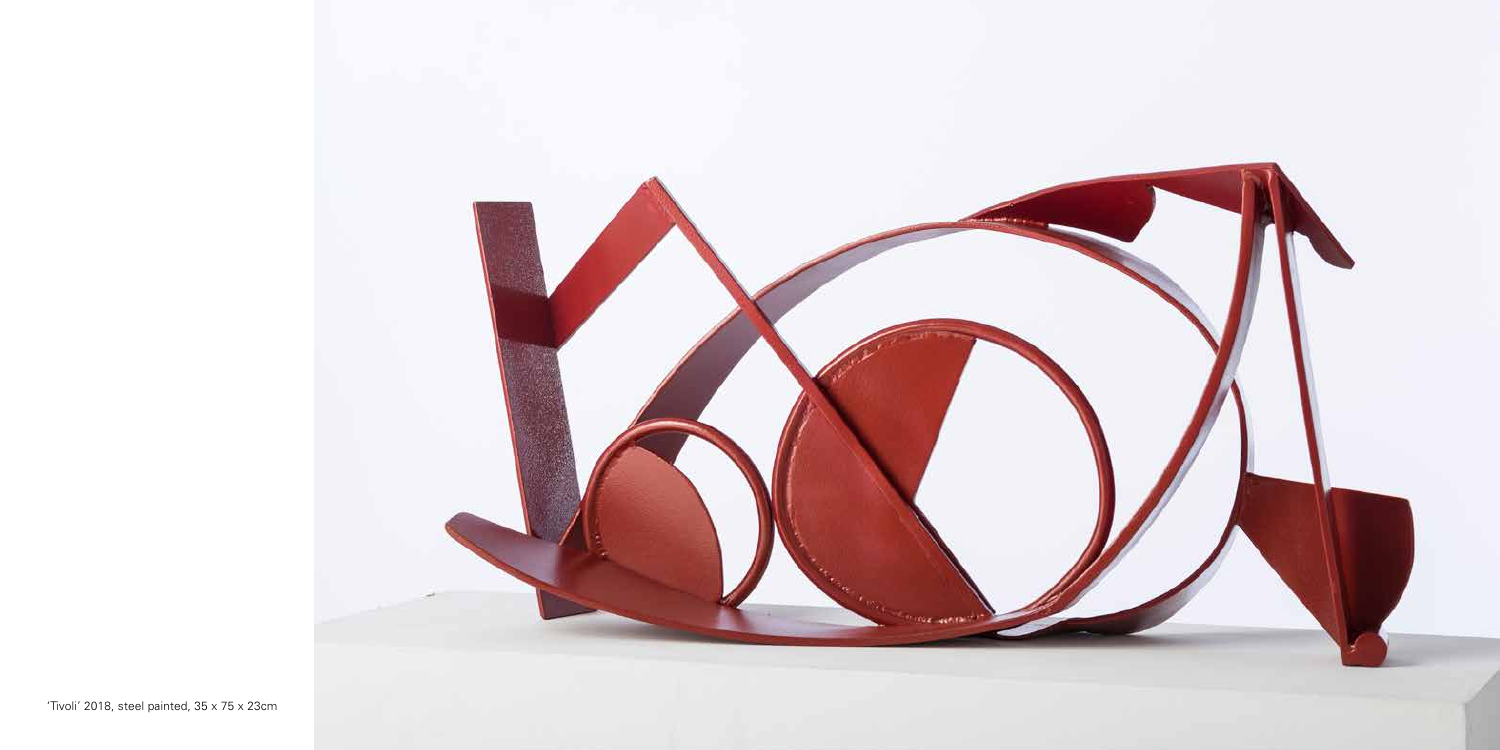



'Bintubi' 2017, steel and slate, 31 x 44 x 21cm 'Ubirr' 2016, steel and slate, 48 x 52 x 38cm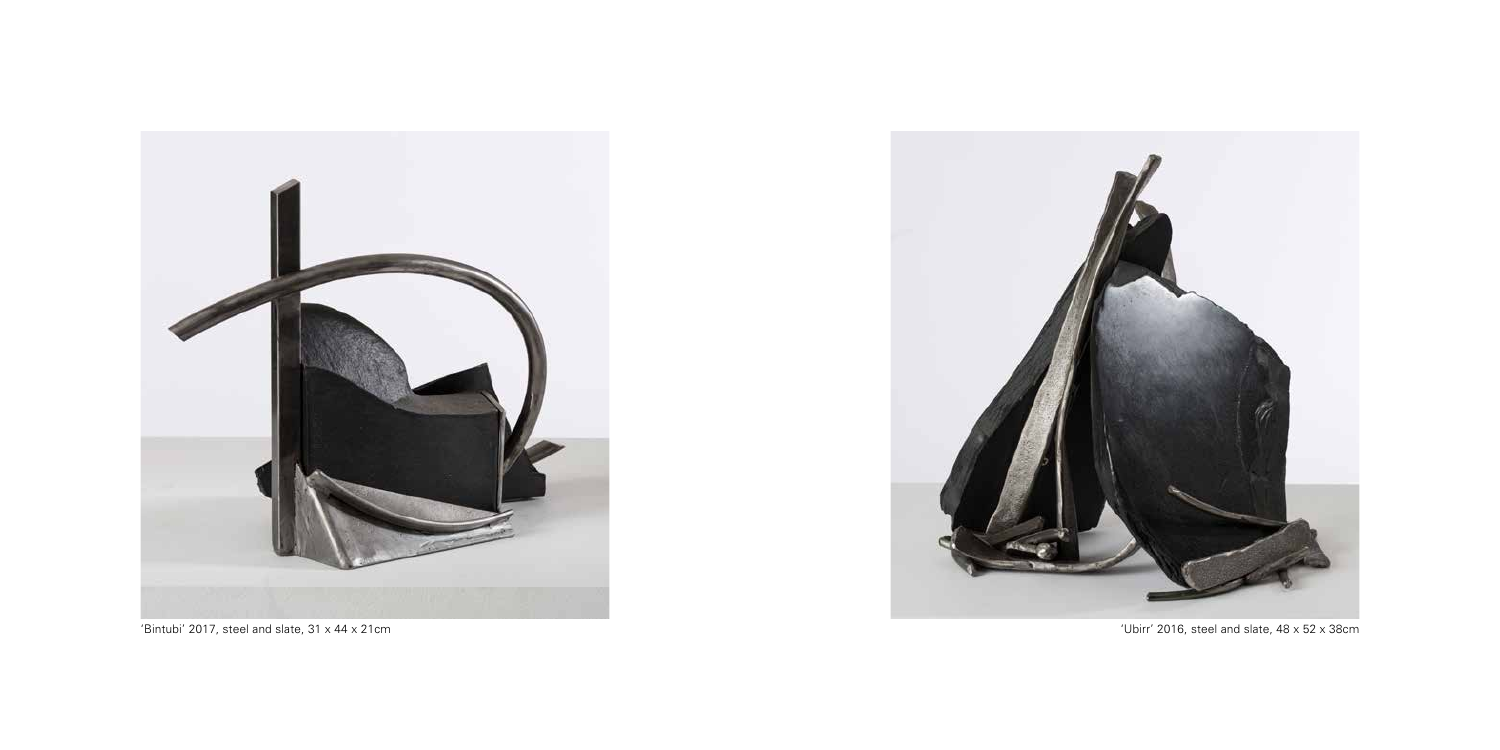

'Zagros' 2009, steel and slate, 22 x 29 x 42cm



'Kaloola' 2011, steel and slate, 23 x 27 x 12cm



'Manoora' 2011, steel and slate, 15 x 24 x 27cm



'Rudaki' 2009, steel and slate, 41 x 35 x 46cm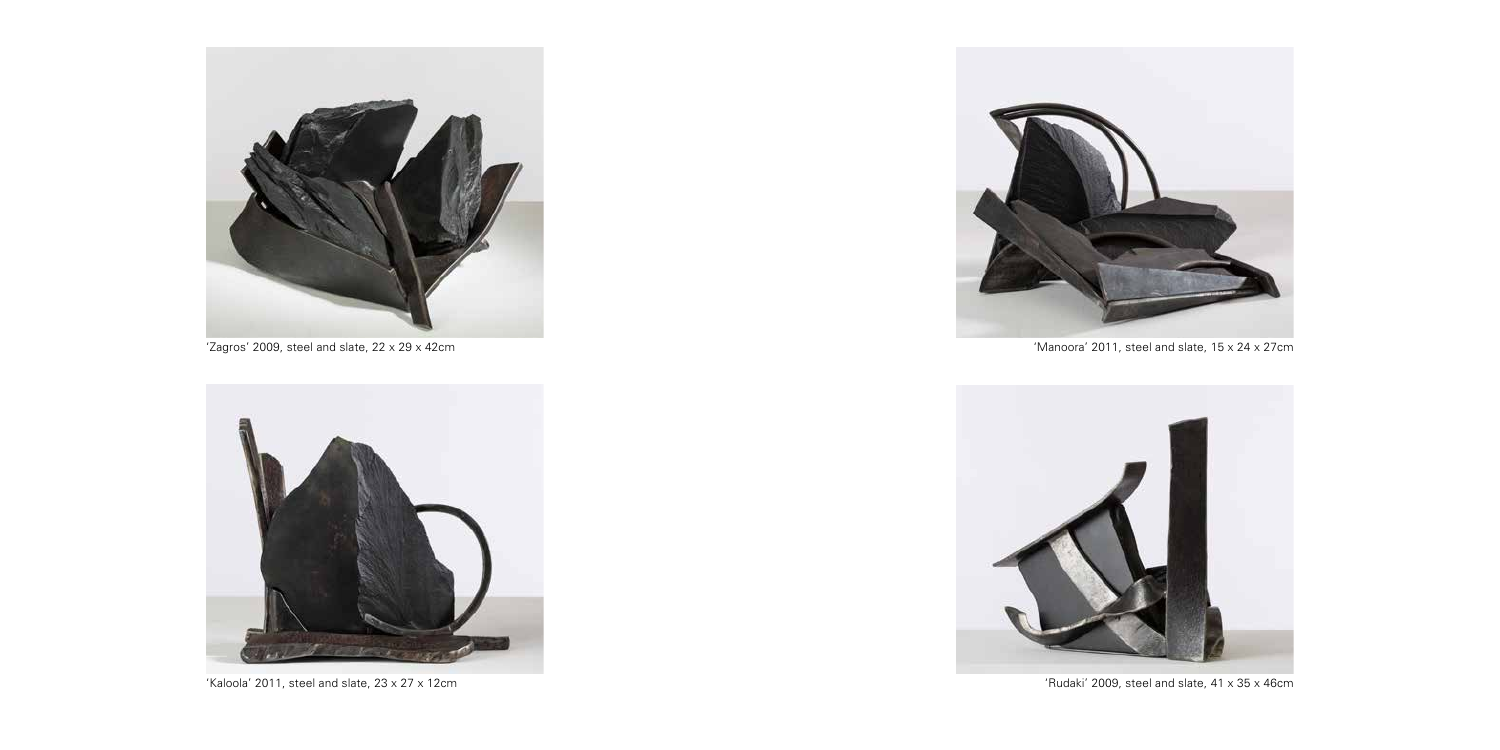



'Triad' 2012, steel and slate, 41 x 19 x 30cm 'Miroku' 2012, steel and slate, 46.5 x 31 x 8.5cm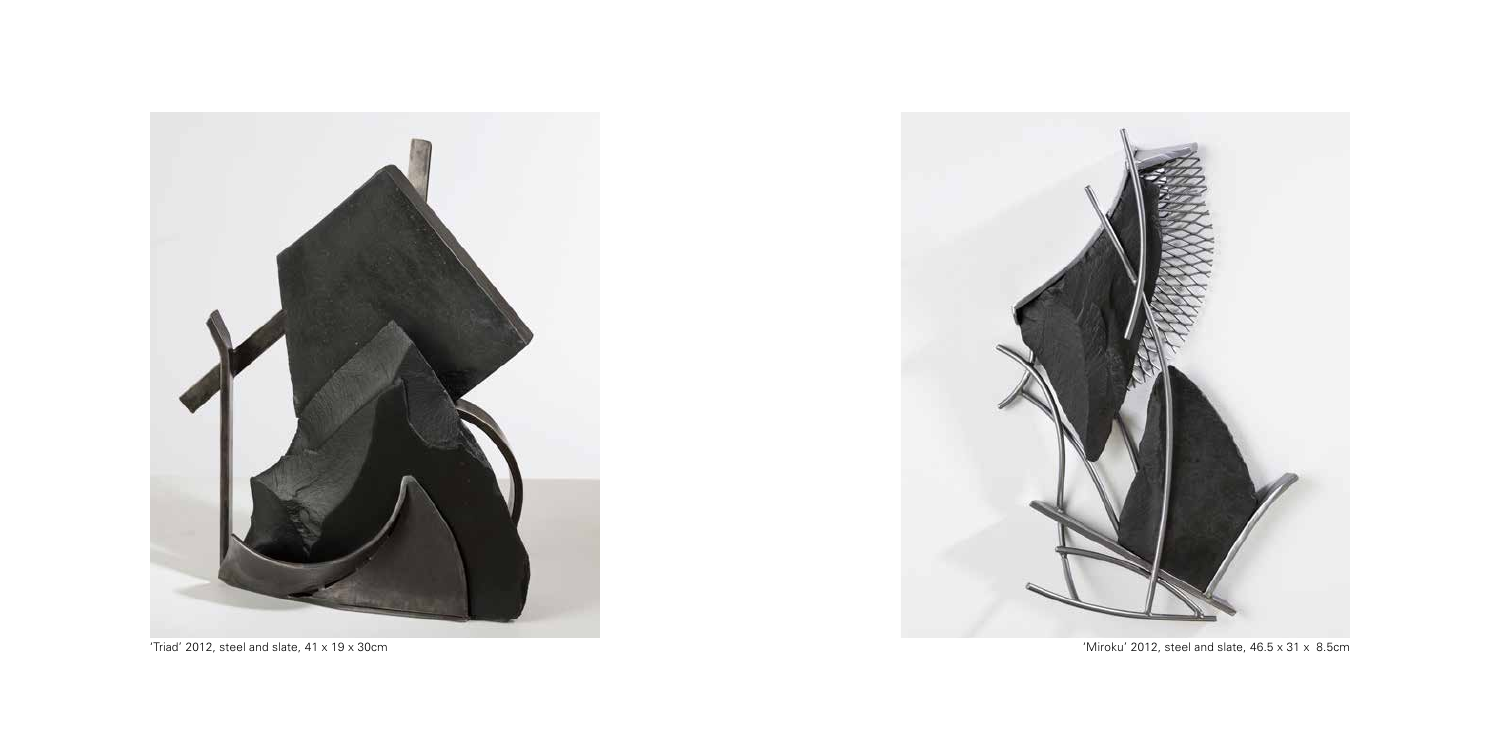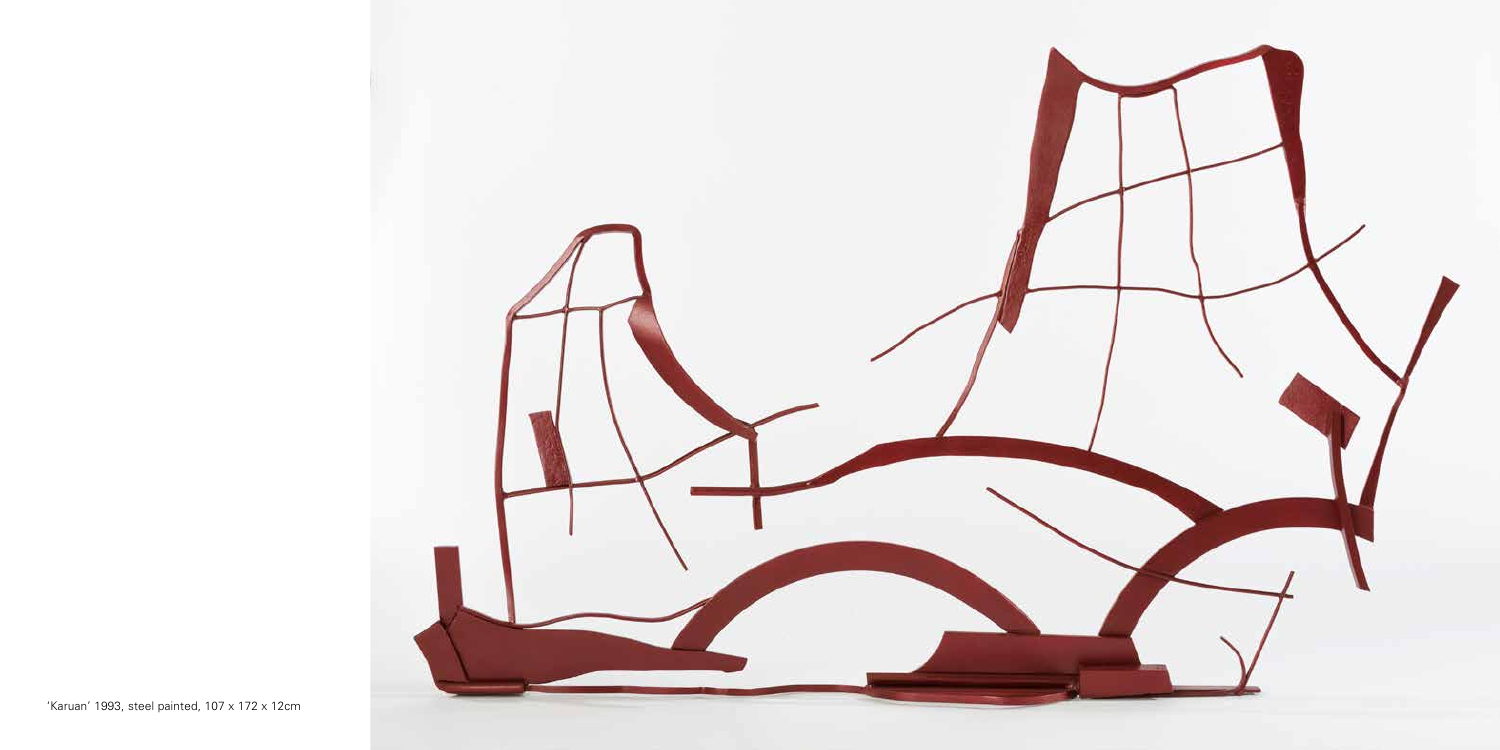

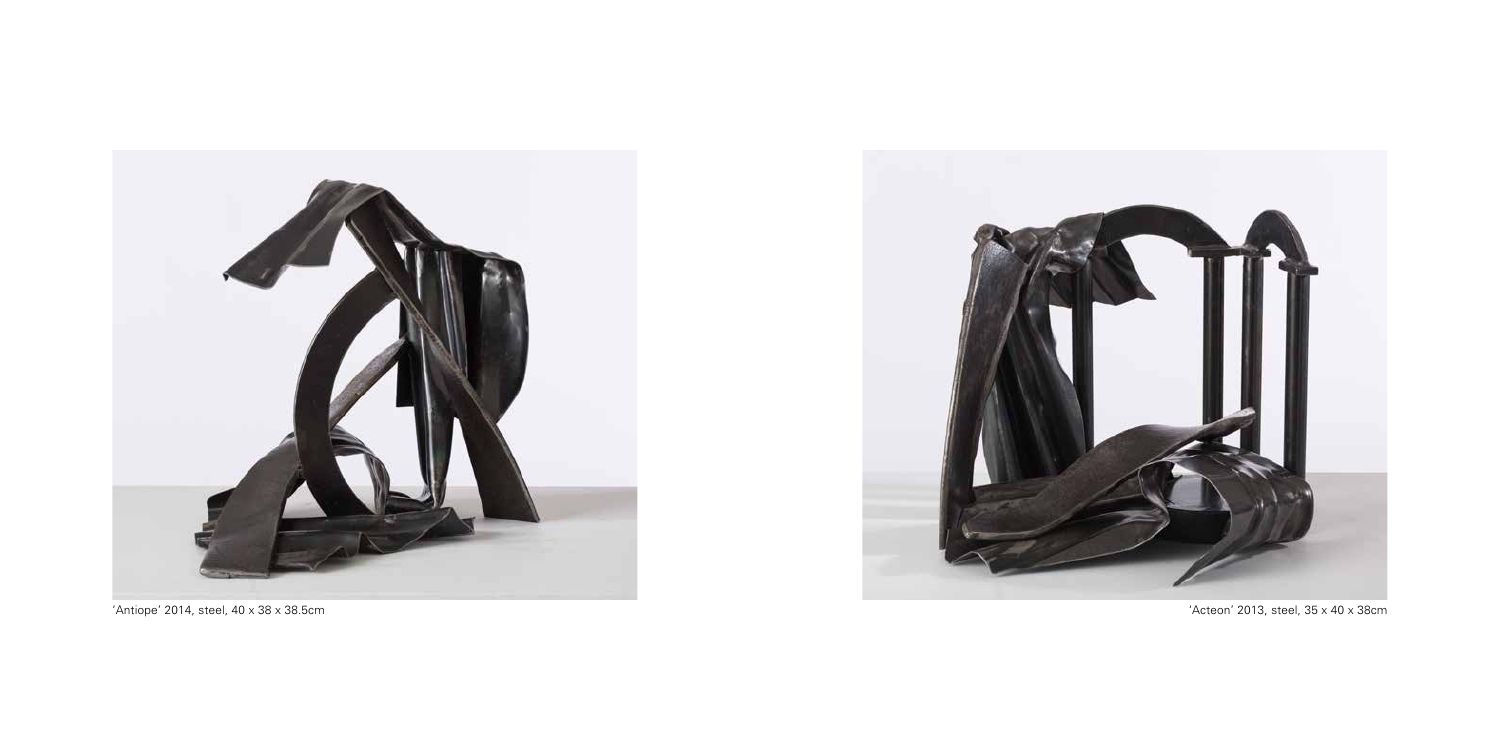



'One O'clock skim' 2005, steel painted, 31 x 57 x 38cm

'Tumble' 2015, steel, 34 x 32 x 18cm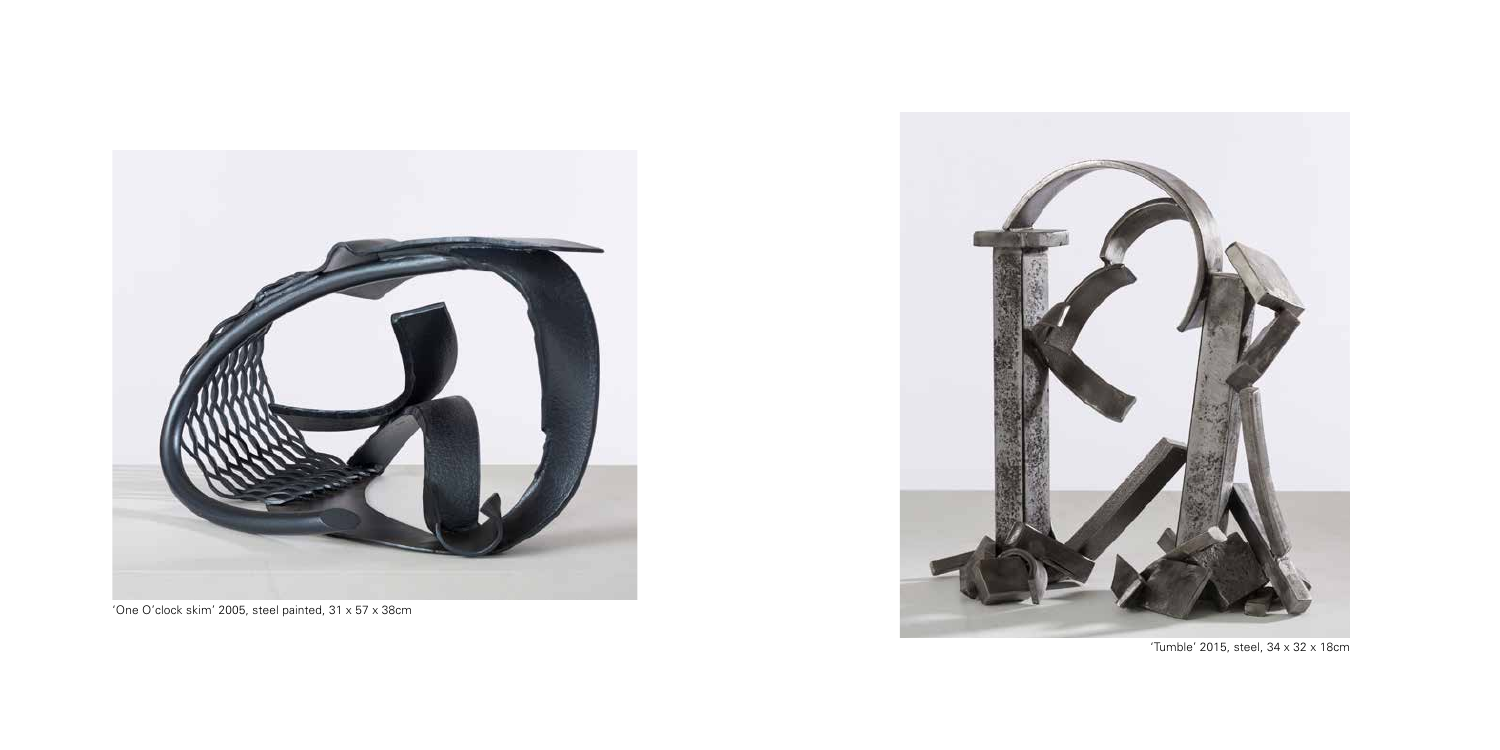





'Tirralina' 2018, steel, 41 x 22 x 20cm 'Masuke' 2018, steel, 49 x 29 x 20cm 'Beraja' 2018, steel, 44 x 22 x 17cm 'Minamia' 2016, steel, 37 x 18 x 16cm

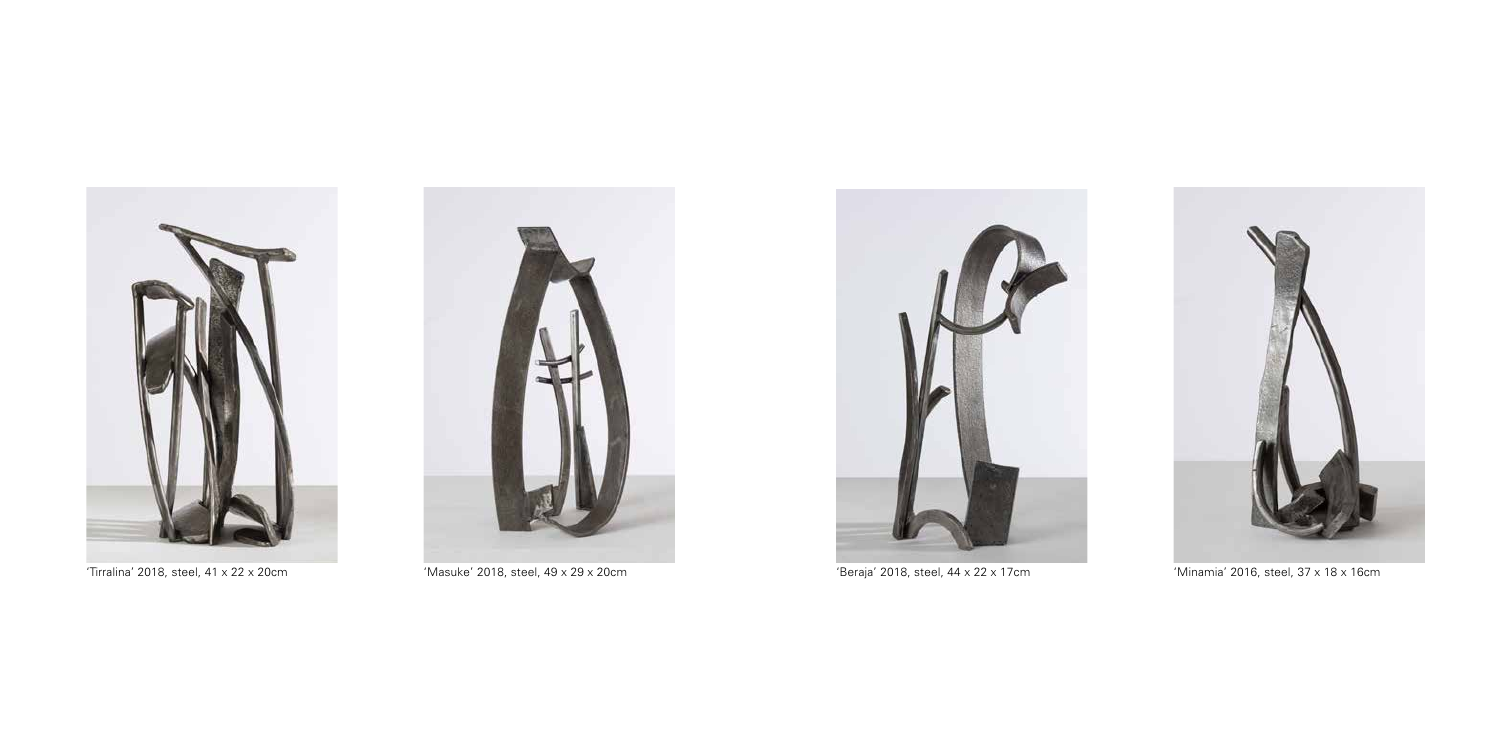

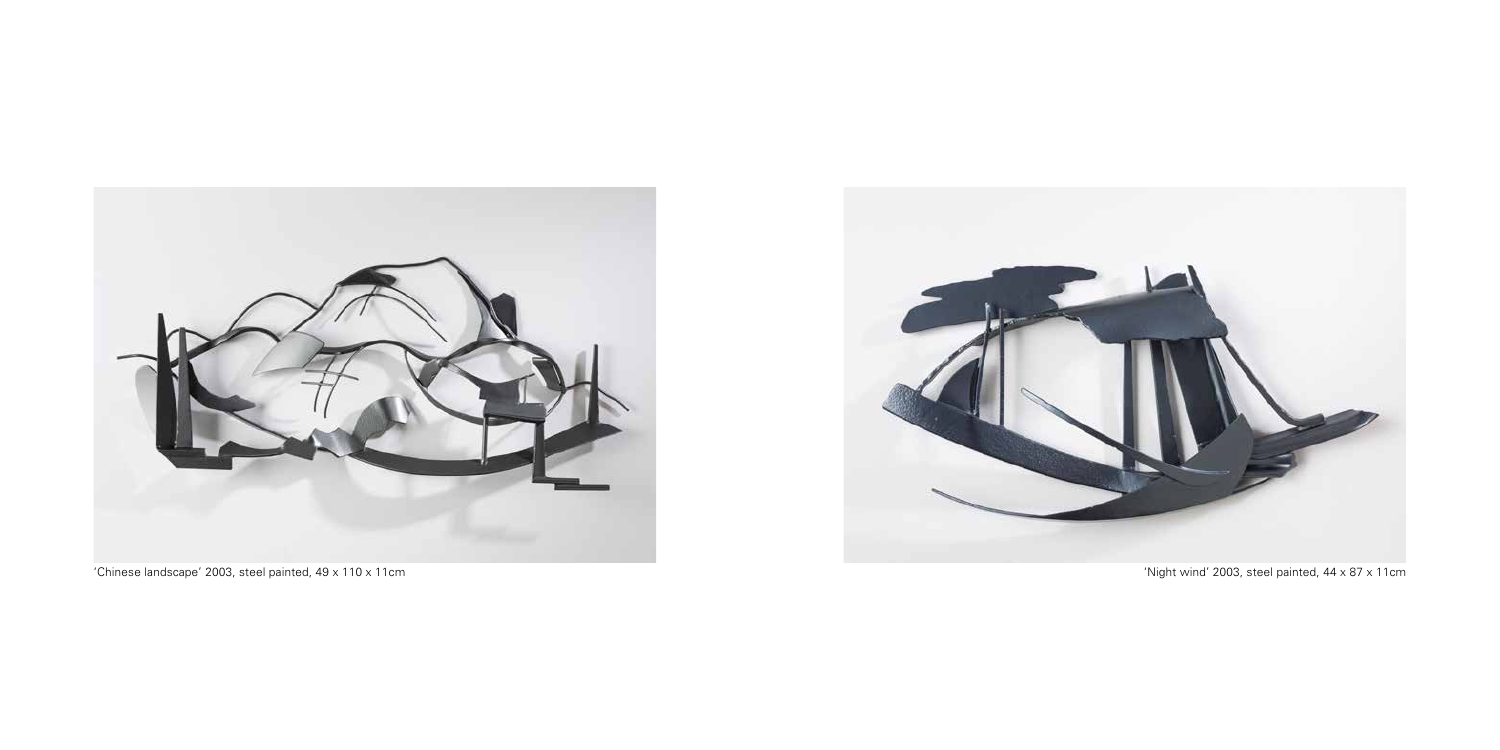

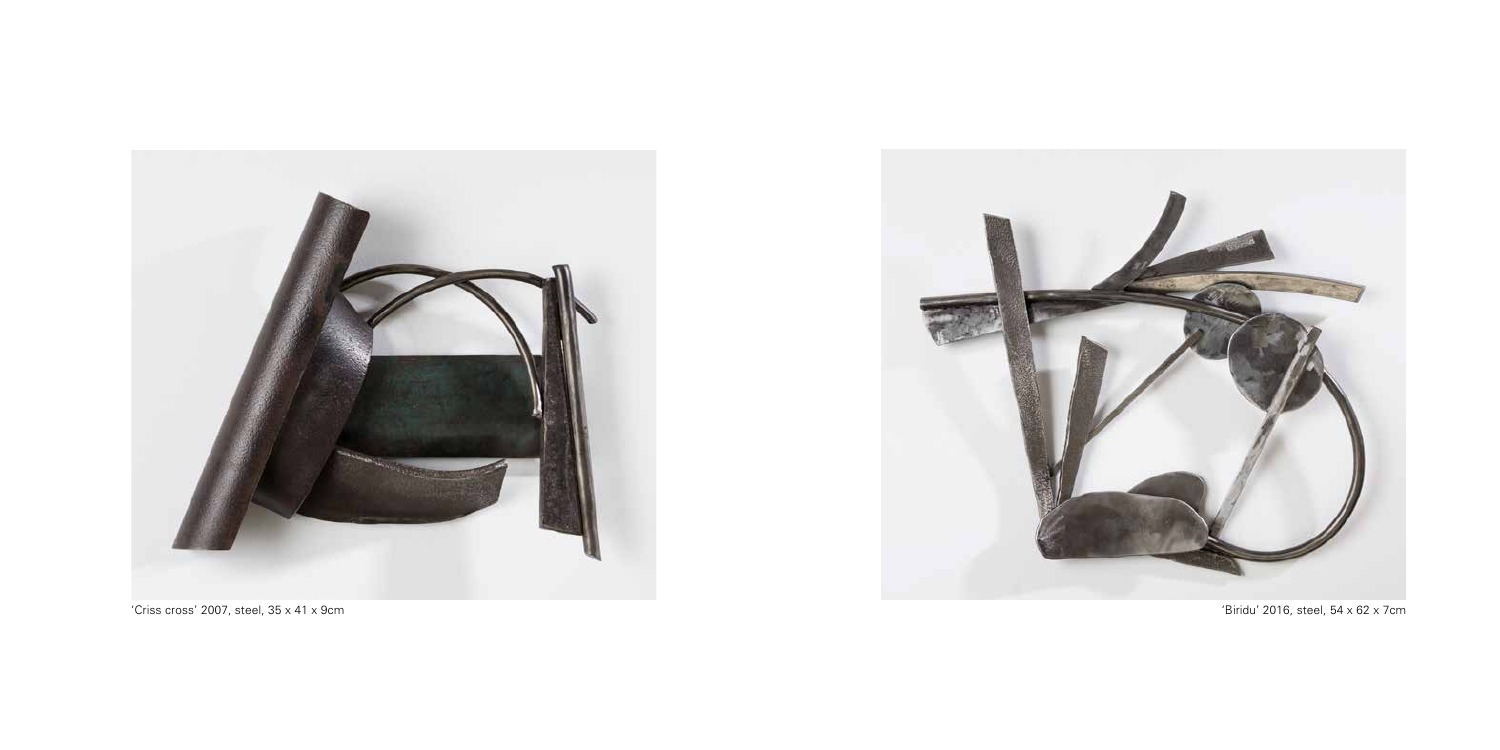

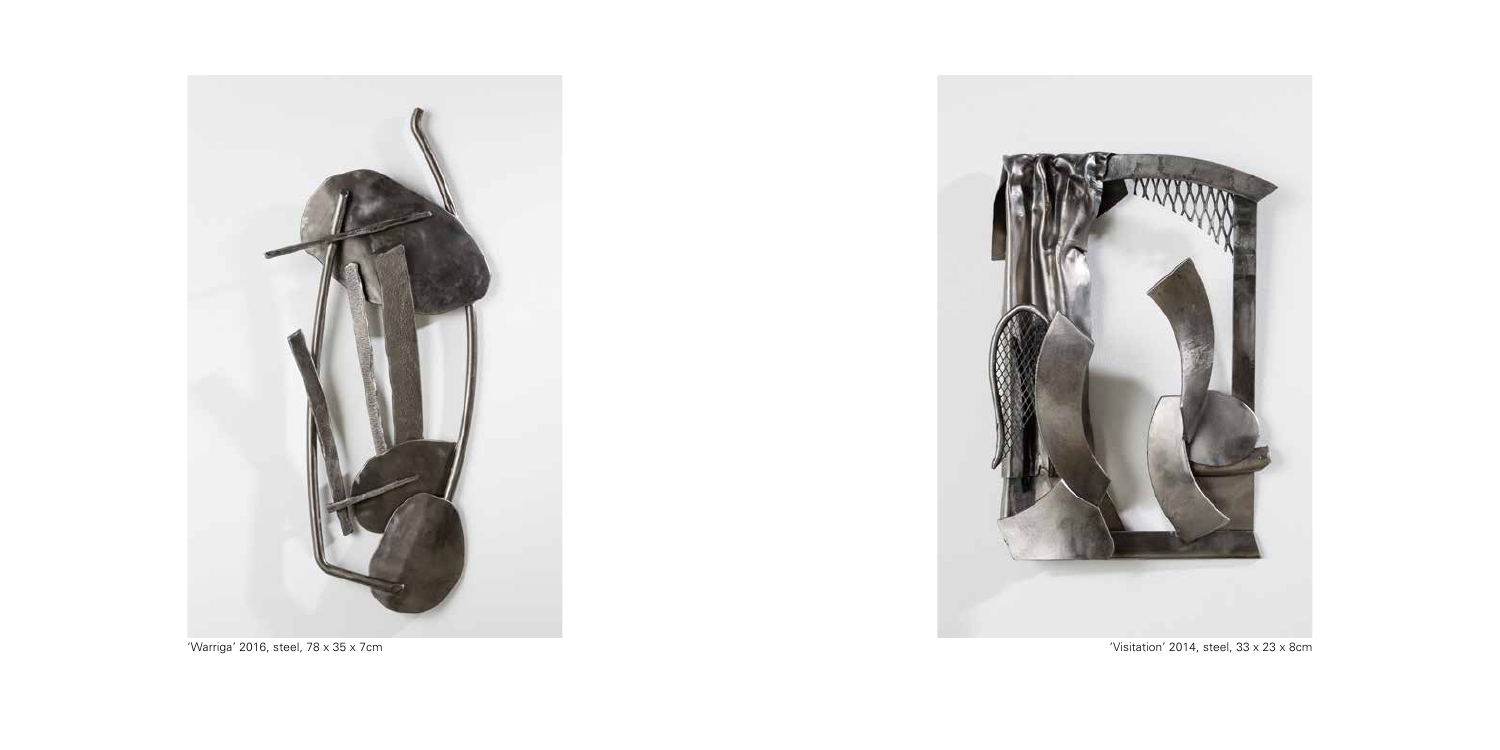

'Welkin' 2012, steel painted and slate, 45 x 46 x 5cm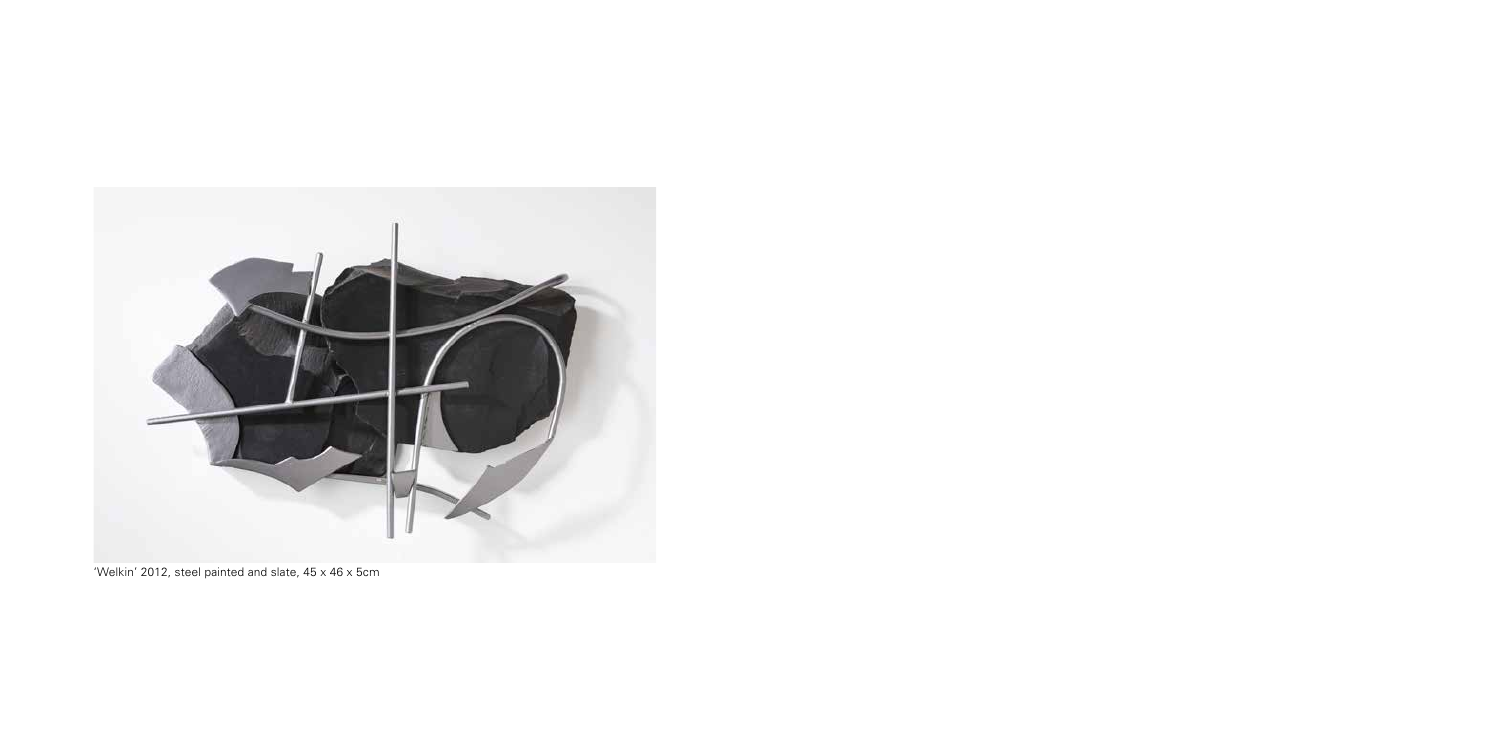#### Selected group exhibitions

#### Born 1945 Cunnamulla, Queensland, Australia **Studies** 1994 Art Omi, New York, USA 1985 B.A. Visual Arts, University of New South Wales, Sydney 1979 New York Studio School, New York 1971-75 National Art School, Sydney Alexander Mackie CAE, Sydney 1970 Academia di Belle Arti, Perugia, Italy Solo exhibitions 2018 Survey 2003 – 2018, Defiance Gallery at Mary Place, Sydney Survey 2003 – 2018, Defiance Gallery, Newtown, Sydney 2015 Recent Sculpture, King Street Gallery on William, Sydney 2012 New Sculpture, King Street Gallery on William, Sydney 2010 'Correlation', New Sculpture, King Street Gallery on William, Sydney 2007 Recent Sculpture, King Street Gallery on William, Sydney 2005 'New sculpture' King street gallery on burton, Sydney 2003 'Recent sculpture' King street gallery on burton, Sydney 2001 'Mythological meanderings' King street gallery on burton, Sydney 1999 'Mountains and sea' King street gallery on burton, Sydney 1997 Recent sculpture, King street gallery on burton, Sydney 1995 Sculpture, King street gallery on burton, Sydney 1993 Sculpture, King street gallery on burton, Sydney 1989 Irving Sculpture Gallery, Sydney 1987 Michael Milburn Gallery, Brisbane 1984 Irving Sculpture Gallery, Sydney 1982 Irving Sculpture Gallery, Sydney 1979 **Art of Man Gallery, Sydney** 2018 Defiance Gallery at Mary Place, Sydney 2017 'Strings' Defiance Gallery, Sydney 2016 'Save NAS' Defiance Gallery, Sydney 'WAAM' Jervis Bay Maritime Museum, Huskisson, NSW 'Sydney Sculpture' – Defiance Gallery at the Yellow House, Sydney 2015 '20th annual 6' Miniature Sculpture Show", Defiance Gallery, Sydney 2014 'Sculpture Off the Wall' - Defiance Gallery, Sydney 'Sculpture City', S.H.Ervin Gallery, Sydney 2012 Defiance Sculpture Park at the Gate Gallery, Wollombi, NSW Fifth Uni. of Western Sydney Sculpture Award & Exhibition, finalist '2 X 2' Adelaide Central Gallery, Adelaide (Fringe Festival) 2011 Korean International Art Fair Seoul, South Korea 'Five Easy Pieces', Defiance Gallery, Sydney 'Abstraction', Drill Hall Gallery, Canberra 2010 Artscape Biennial 2010, Byron Bay, NSW Fourth Uni. of Western Sydney Acquisitive Sculpture Award & Exhibition, finalist 2009 Sculpture by the Sea, Bondi - Distinguished Invited Artist 'Personal Journeys 40 Years Of Australian Women's Abstract Art', Shoalhaven, City Arts Centre, Nowra. 2008 'Sculpture 2008 In The Elements', Brenda May Gallery, Sydney 2007 'Jellyfish nature inspires art', Australian National Maritime Museum, Sydney 2006 'Thirteen sculptors two views' Chase Contemporary & Tribal Arts, Sydney Blake Prize for Religious Art, NAS Gallery, Sydney 2005 Art Omi Australia, Cell Block Theatre, National Art School, Sydney '2005 The Year In Art' SH Ervin Gallery, Sydney 'The 10th Annual Miniature 6x6x6' Defiance Gallery 2004 Sculpture by the Sea' [sponsored by Sydney Water], Bondi Beach, Sydney

 7th Western Sydney University Sculpture Award and Exhibition, finalist 'The Gathering 11 A Survey of Australian Sculpture' Wangaratta Art Gallery, VIC 'West Via East' A Homage to Ian Fairweather', Damien Minton Gallery, Sydney

- 
- 
- 
- 
- 'Sculpture in the MLC' MLC Centre [in conjunction with Sculpture by the Sea]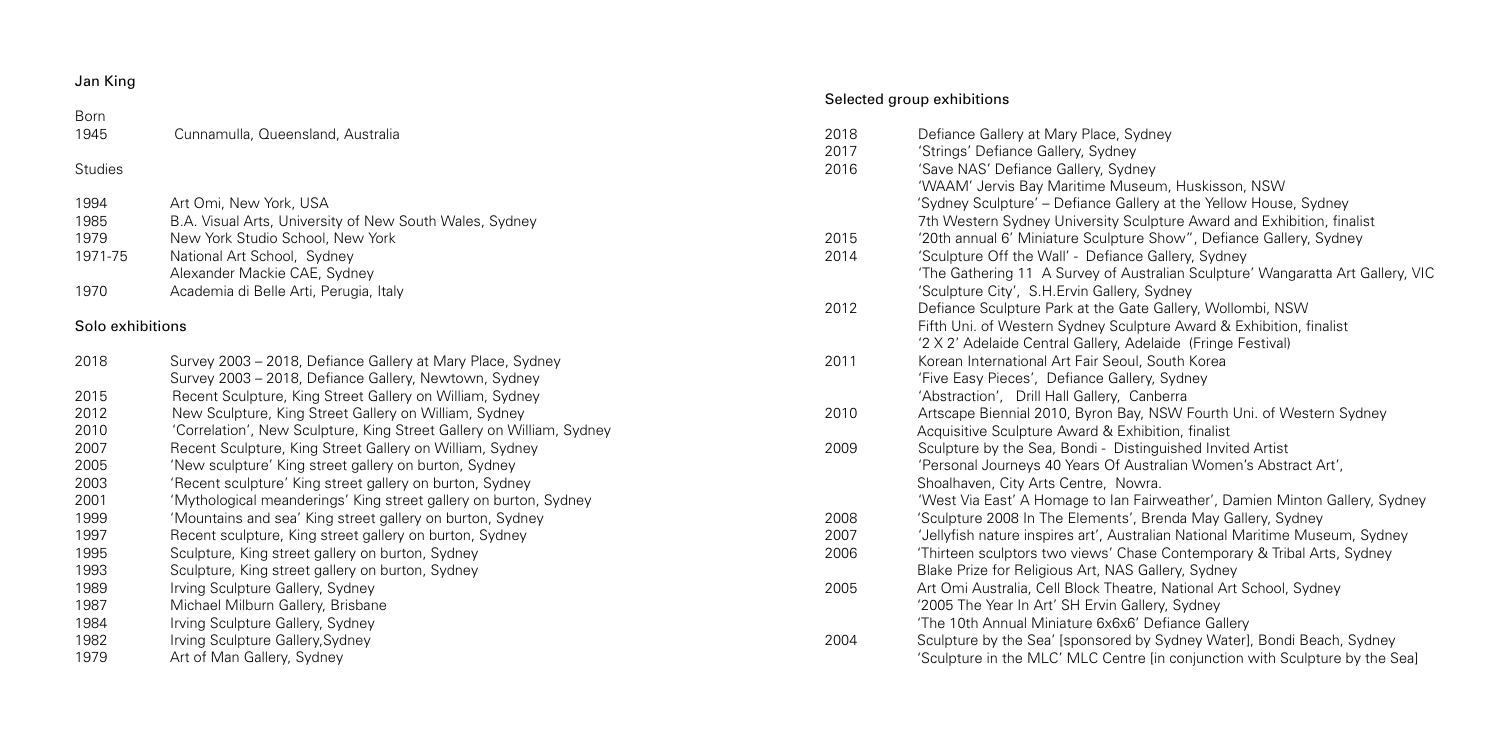|              | UWS Sculpture Prize, Uni of Western Sydney, Campbelltown, NSW                                                                                 |
|--------------|-----------------------------------------------------------------------------------------------------------------------------------------------|
|              | Sculpture in the MLC, SxS, Sydney                                                                                                             |
|              | 'Sculpture 2004' Campbelltown Bicentennial City Art Gallery, Campbelltown, NSW                                                                |
| 2003         | '2003 The Year in Art' SH Ervin Gallery, Sydney                                                                                               |
|              | 'Sculpture 2003' Campbelltown Bicentennial City Art Gallery, Campbelltown, NSW                                                                |
| 2002         | Sculpture by the Sea' [sponsored by Sydney Water], Tamarrama Walk                                                                             |
|              | The Lady Nock Sculpture Collection, presented by Defiance Gallery, Sydney                                                                     |
|              | Woollahra Sculpture Prize, Woollahra Municipal Council, Sydney                                                                                |
|              | Sculpture, Michel Sourgnes Gallery, Brisbane                                                                                                  |
|              | 'Sculpture 2002' Campbelltown City Bicentennial Art Gallery                                                                                   |
| 2001         | Woollahra Sculpture Prize, Woollahra Council                                                                                                  |
|              | 'The Studio Tradition-National Art School' Hazelhurst Regional Gallery & Arts                                                                 |
|              | Centre, NSW                                                                                                                                   |
|              | 'Sculpture 2001' Access Contemporary Art Gallery & king street gallery, sydney                                                                |
| 2000         | 'Half Metre Square,' staff show, National Art School, Sydney                                                                                  |
|              | 'Tribal Echo' Oceanic Arts Australia, Sydney; Campbelltown Bicentennial City                                                                  |
|              | <b>Art Gallery</b>                                                                                                                            |
|              | 'Sculpture 2000' Access Contemporary Art Gallery                                                                                              |
| 1998         | 'Figure in the Landscape' king street gallery & Defiance Gallery                                                                              |
|              | 'Inside / Outside' Sir Herman Black Gallery, University of Sydney                                                                             |
|              | 'Pas D'Accrochage en Publique,' Cell Block National Art School, Sydney                                                                        |
|              | Bryan Niland Collection, Lewers Bequest & Penrith Regional Art Gallery, Penrith                                                               |
|              | 'Rossmore Steel' (Jan King & Paul Hopmeier), Casula Powerhouse Arts Centre,                                                                   |
|              | Casula, NSW                                                                                                                                   |
| 1997         | 'The Biggest Little Sculpture Show in Town' Defiance Gallery                                                                                  |
| 1995<br>1991 | 'It's About Time' Ivan Dougherty Gallery, COFA, University of NSW, Sydney<br>Graeme Sturgeon Memorial Exhibition, Macquarie Galleries, Sydney |
|              | 'Into Space' Queensland Art Gallery, Brisbane (& touring)                                                                                     |
| 1990         | 'Common Sense' king street gallery on burton; University of South Australia                                                                   |
|              | Art Museum, Adelaide                                                                                                                          |
| 1988         | Sculpture Park '88, Gallery 460, Gosford, NSW                                                                                                 |
| 1987         | 'Painters and Sculptures- Diversity in Contemporary Australian Art'                                                                           |
|              | Queensland Art Gallery; The Museum of Modern Art, Saitama, Japan                                                                              |
|              | Third Australian Sculpture Triennial, Melbourne 'Site Specific' UTS                                                                           |
|              |                                                                                                                                               |

| Art Bank, Australia                                      | Clayton Utz Collection  |
|----------------------------------------------------------|-------------------------|
| Brisbane Girls' Grammar School                           | Macquarie University, 9 |
| Liverpool City Council                                   | University of Technolog |
| Woollahra Council, Sydney                                | University Western Syd  |
| Macquarie Bank                                           | Australian National Uni |
| Casula Powerhouse Arts Centre & Regional Gallery, Casula |                         |

, Victoria tional Gallery of Victoria, Melbourne , Sydney ra, Victoria , New York lege, Sydney

**Britan**<br>Carristy, Sydney versity of Technology, Sydney versity Western Sydney **Indian National University** 

| 1985   | Ninth Mildura Sculpture Triennial, Mildura, Victoria                       |  |
|--------|----------------------------------------------------------------------------|--|
| 1984   | Second Australian Sculpture Triennial, National Gallery of Victoria, Melbo |  |
| 1982   | 'Table Sculpture' Irving Sculpture Gallery, Sydney                         |  |
|        | Eighth Mildura Sculpture Triennial, Mildura, Victoria                      |  |
|        | 'Abstract Australian Sculpture from 1970' Irving Sculpture Gallery         |  |
|        | 'Objects' Lewers Bequest & Penrith Regional Art Gallery, Penrith, NSW      |  |
|        | 'Women Sculptors' Irving Sculpture Gallery                                 |  |
| 1979   | Sculpture Show, New York Studio School, New York                           |  |
|        | Survey Show, East Sydney Technical College, Sydney                         |  |
| 1976   | 'Young Sydney Sculptors' Sculpture Centre, Sydney                          |  |
|        | Selected Exhibition VAB/SSC, Martin Place, Sydney                          |  |
| Awards |                                                                            |  |
| 2002   |                                                                            |  |
|        | Winner, Woollahra Sculpture Prize                                          |  |
| 1994   | Art Omi Creative Grant, New York, USA                                      |  |
| 1983   | Australia Council, Visual Arts Board Travel Grant, USA                     |  |
| 1982   | Australia Council, Visual Arts Board Studio Equipment Grant                |  |
| 1979   | Australia Council, Visual Arts Board Studio Grant, New York                |  |

### Collections